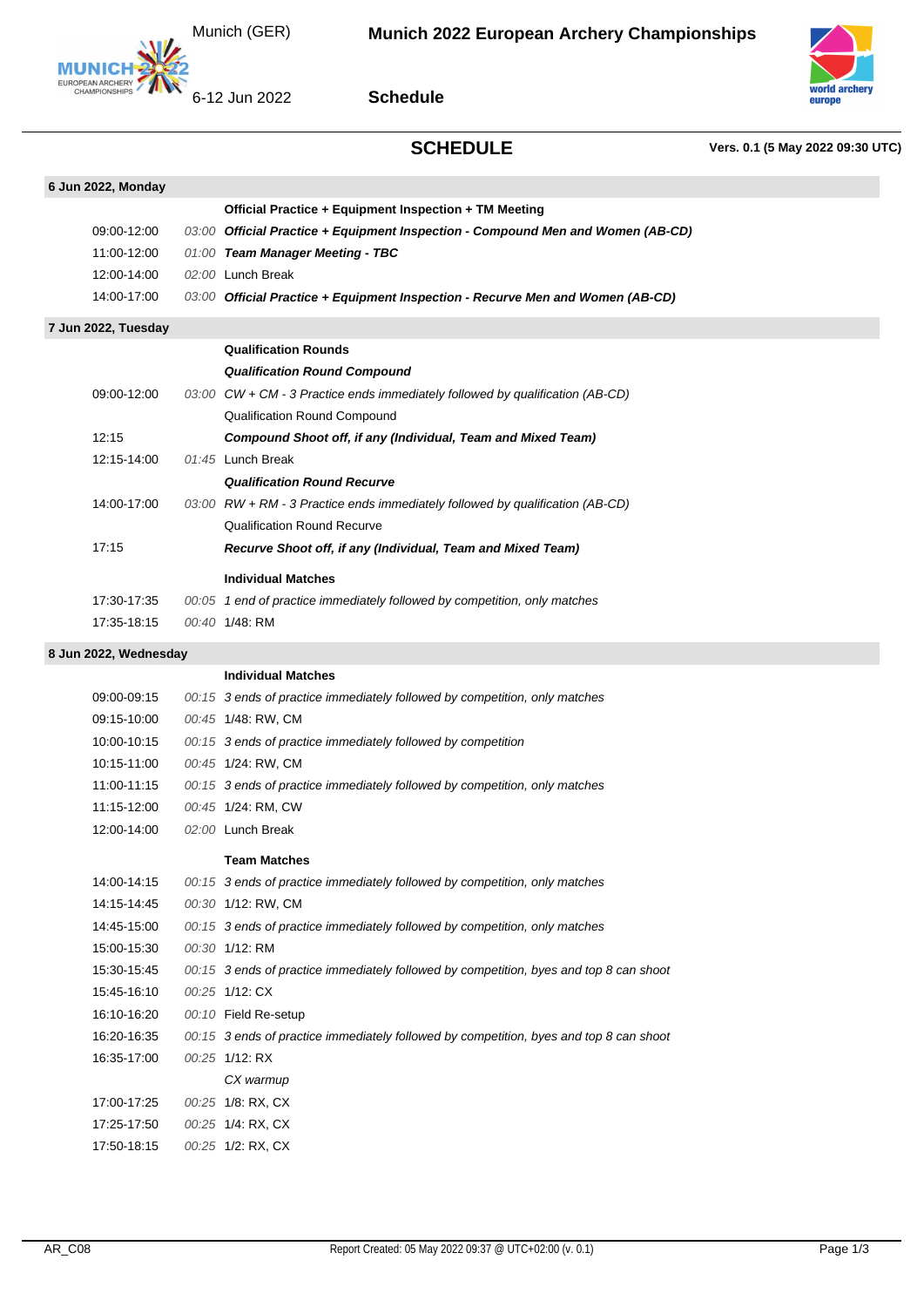Munich (GER)



**Schedule**



**SCHEDULE Vers. 0.1 (5 May 2022 09:30 UTC)**

|                       | <b>Team Matches</b>                                                                                      |
|-----------------------|----------------------------------------------------------------------------------------------------------|
| 09:00-09:15           | 00:15 3 ends of practice immediately followed by competition, byes can shoot                             |
| 09:15-09:45           | 00:30 1/8: RM, CW                                                                                        |
| 09:45-10:00           | 00:15 3 ends of practice immediately followed by competition                                             |
| 10:00-10:30           | 00:30 1/8: RW, CM                                                                                        |
| 10:30-10:45           | 00:15 3 ends of practice immediately followed by competition                                             |
| 10:45-11:15           | 00:30 1/4: RM, RW, CM, CW                                                                                |
| 11:15-11:45           | 00:30 1/2: RM, RW, CM, CW                                                                                |
| 11:45-14:00           | 02:15 Lunch Break                                                                                        |
|                       | <b>Individual Matches</b>                                                                                |
| 14:00-14:15           | 00:15 3 ends of practice immediately followed by competition                                             |
| 14:15-15:00           | 00:45 1/16: RM, RW, CM, CW                                                                               |
| 15:00-15:40           | 00:40 1/8: RM, RW, CM, CW                                                                                |
| 15:40-16:15           | 00:35 1/4: RM, RW, CM, CW                                                                                |
| 16:15-16:50           | 00:35 1/2: RM, RW, CM, CW                                                                                |
|                       |                                                                                                          |
| 10 Jun 2022, Friday   |                                                                                                          |
|                       | European Games 2023 CQT<br>03:00 Schedule will be available after results of team and individual matches |
| 09:00-12:00           |                                                                                                          |
| 11 Jun 2022, Saturday |                                                                                                          |
| 09:00                 | Practice Field Open                                                                                      |
|                       | <b>Compound Team Finals</b>                                                                              |
| 10:00-10:25           | 00:25 Bronze: Compound Women Team                                                                        |
| 10:25-10:50           | 00:25 Gold: Compound Women Team                                                                          |
| 10:50-10:58           | 00:08 Award Ceremony - Compound Women Team                                                               |
|                       |                                                                                                          |
| 10:58-11:23           | 00:25 Bronze: Compound Men Team                                                                          |
| 11.23-11.48           | 00:25 Gold: Compound Men Team                                                                            |
| 11:48-11:56           | 00:08 Award Ceremony - Compound Men Team                                                                 |
| 11:56-14:00           | 02:04 Lunch Break                                                                                        |
| 13:00                 | Practice Field Open                                                                                      |
|                       | <b>Compound Mixes Team + Individual Finals</b>                                                           |
| 14:00-14:20           | 00:20 Bronze: Compound Mixed Team                                                                        |
| 14:20-14:40           | 00:20 Gold: Compound Mixed Team                                                                          |
| 14:40-14:48           | 00:08 Award Ceremony - Compound Mixed Team                                                               |
|                       | <b>Individual Matches</b>                                                                                |
| 14:48-15:05           | 00:17 Bronze: Compound Women                                                                             |
| 15:05-15:22           | 00:17 Gold: Compound Women                                                                               |
| 15:22-15:30           | 00:08 Award Ceremony - Compound Women                                                                    |
|                       |                                                                                                          |
| 15:30-15:47           | 00:17 Bronze: Compound Men                                                                               |
| 15:47-16:04           | 00:17 Gold: Compound Men                                                                                 |
| 16:04-16:12           | 00:08 Award Ceremony - Compound Men                                                                      |